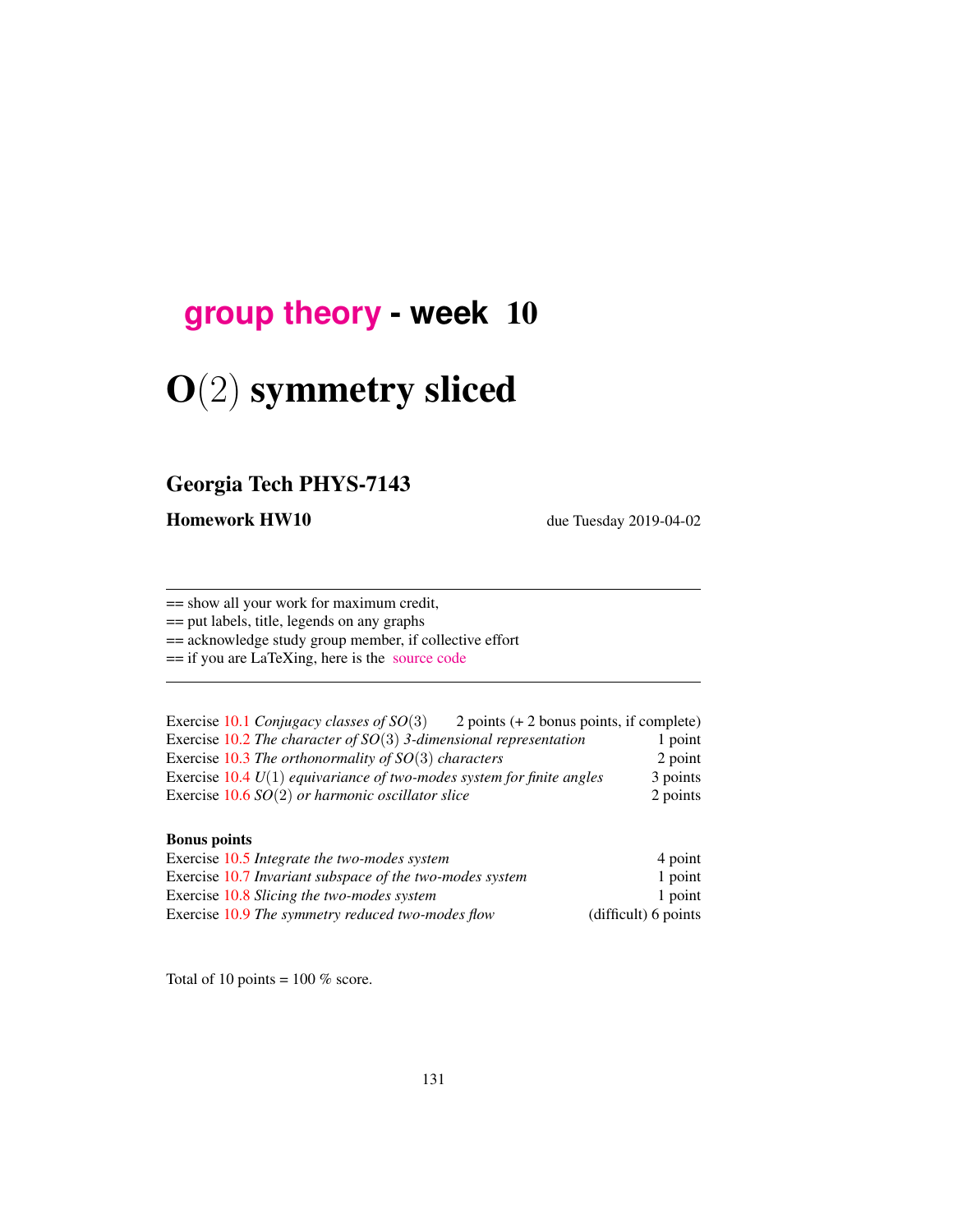2019-03-12 Predrag Lecture 19 Lie groups, algebras Bridging the step from discrete to continuous compact groups: invariant integration measures, characters, character orthonormality and completeness relations.

Reading: ChaosBook.org Chap. *[Continuous symmetry factorization](http://birdtracks.eu/courses/PHYS-7143-19/rpo.pdf)*, only Sect 26.1 *Compact groups*.

# 2019-03-14 Predrag Lecture 20 O(2) symmetry sliced

Reading: sect. 10.3 *Two-modes SO*(2)*-equivariant flow*. For the long version, see ChaosBook.org Chap. *[Relativity for cyclists](http://birdtracks.eu/courses/PHYS-7143-19/continuous.pdf)*, and ChaosBook.org Chap. *[Slice](http://birdtracks.eu/courses/PHYS-7143-19/slice.pdf) [& dice](http://birdtracks.eu/courses/PHYS-7143-19/slice.pdf)*, Sect. 13.1 *Only dead fish go with the flow* to Sect. 13.5 *First Fourier mode slice*. This is difficult material, so it is OK if you do not get it this time around. None of this will be on the final - the main point is that once you face a nonlinear problem, nothing is easy - not even rotations on a circle.

### 10.1 Literature

[C. K. Wong](http://ckw.phys.ncku.edu.tw/) *Group Theory* notes, Chap 6 *[1D continuous groups](http://ckw.phys.ncku.edu.tw/public/pub/Notes/Mathematics/GroupTheory/Tung/Powerpoint/6._1DContinuousGroups.ppt)*, works out in full detail the representations and Haar measures for 1-dimensional Lie groups, and explains the difference between rotations and translations.

Chen, Ping and Wang [1] *Group Representation Theory for Physicists*, Sect 5.3 *Lie algebras* and Sect 5.4 *Finite transformations* work out several SU(2) and O(3) examples [\(click here\).](http://ChaosBook.org/library/Chen5-2.pdf) Sects 5.5, 5.6 and 5.7 also merit a quick read.

In his group theory notes D. Vvedensky, [chapter 8,](http://birdtracks.eu/courses/PHYS-7143-19/VvedenskyCh8.pdf) sect. 8.3 *Axis–angle representation of proper rotations in three dimensions*, has a very nice discussion of the (10.2) parametrization of the  $SO(3)$  3-dimensional group manifold: the parameter space corresponds to the interior of a sphere of radius  $\pi$ , and the over the classes of SO(3) is given by integral over spherical shells. In sect. 8.4 he derives the Haar measure (without calling it so).

In sect. 8.5 Vvedensky says: "For  $SO(2)$ , we were able to determine the characters of the irreducible representations directly, i.e., without having to determine the basis functions of these representations. The structure of  $SO(3)$ , however, does not allow for such a simple procedure, so we must determine the basis functions from the outset." That I disagree with; in [birdtracks.eu](http://birdtracks.eu) sect. 15.1 *Reps of SU*(2) I construct the irreps and label them by their Young tableaus with no recourse to spherical harmonics.

# 10.2 SO(3) character orthogonality

In 3 Euclidean dimensions, a rotation around z axis is given by the  $SO(2)$  matrix

$$
R_3(\varphi) = \begin{pmatrix} \cos \varphi & -\sin \varphi & 0 \\ \sin \varphi & \cos \varphi & 0 \\ 0 & 0 & 1 \end{pmatrix} = \exp \varphi \begin{pmatrix} 0 & -1 & 0 \\ 1 & 0 & 0 \\ 0 & 0 & 0 \end{pmatrix} . \tag{10.1}
$$

An arbitrary rotation in  $\mathbb{R}^3$  can be represented by

$$
R_{\mathbf{n}}(\varphi) = e^{-i\varphi} \mathbf{n} \cdot \mathbf{L} \qquad \mathbf{L} = (L_1, L_2, L_3), \qquad (10.2)
$$

PHYS-7143-19 week10 132 2019-04-04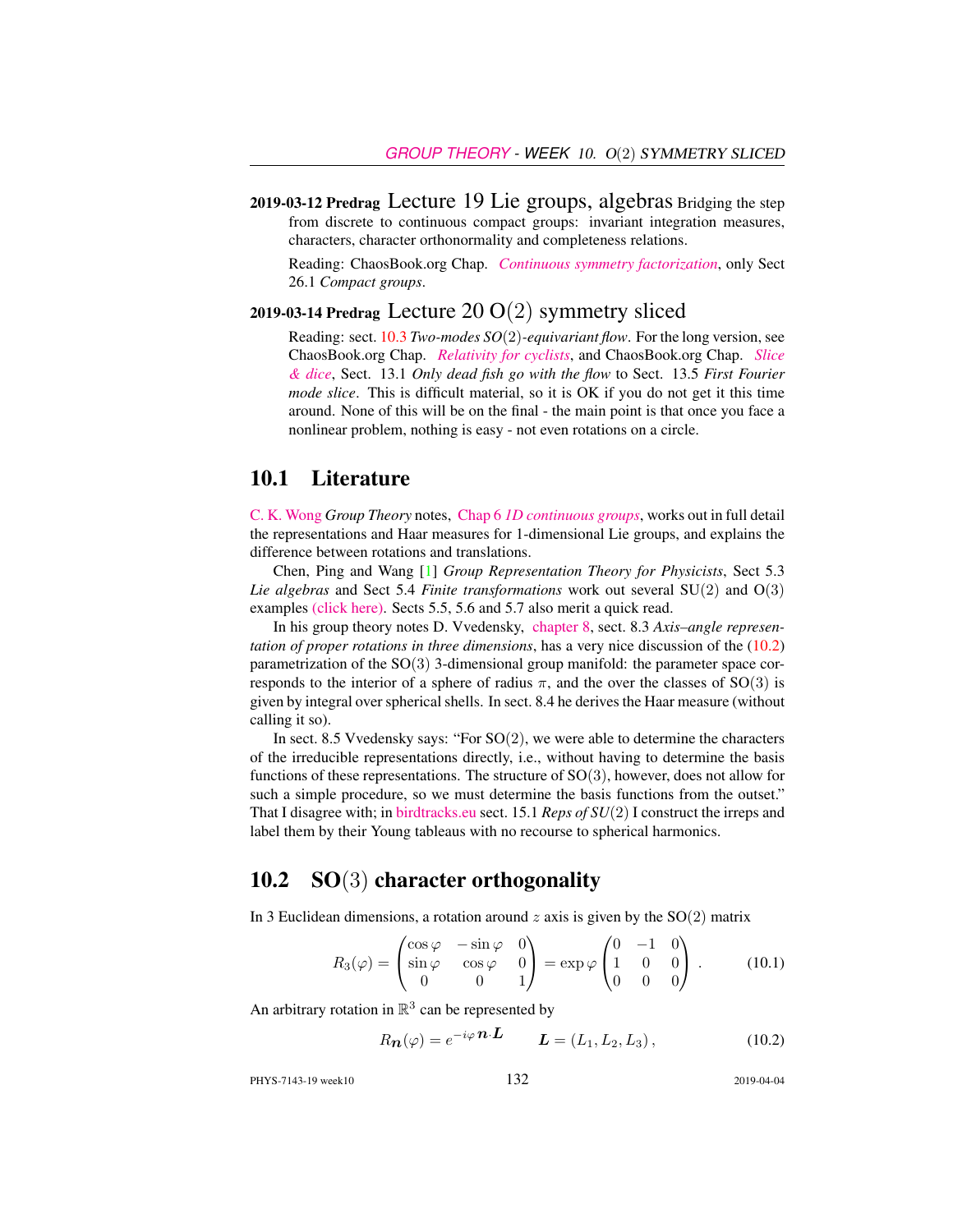where the unit vector  $n$  determines the plane and the direction of the rotation by angle  $\varphi$ . Here  $L_1, L_2, L_3$  are the generators of rotations along  $x, y, z$  axes respectively,

$$
L_1 = i \begin{pmatrix} 0 & 0 & 0 \\ 0 & 0 & 1 \\ 0 & -1 & 0 \end{pmatrix}, \quad L_2 = i \begin{pmatrix} 0 & 0 & 1 \\ 0 & 0 & 0 \\ -1 & 0 & 0 \end{pmatrix}, \quad L_3 = i \begin{pmatrix} 0 & -1 & 0 \\ 1 & 0 & 0 \\ 0 & 0 & 0 \end{pmatrix}, (10.3)
$$

with Lie algebra relations

$$
[L_i, L_j] = i\varepsilon_{ijk} L_k. \tag{10.4}
$$

All SO(3) rotations (10.2) by the same angle  $\theta$  around different rotation axis n are conjugate to each other, exercise 10.1

$$
e^{i\phi \mathbf{n}_2 \cdot \mathbf{L}} e^{i\theta \mathbf{n}_1 \cdot \mathbf{L}} e^{-i\phi \mathbf{n}_2 \cdot \mathbf{L}} = e^{i\theta \mathbf{n}_3 \cdot \mathbf{L}}, \qquad (10.5)
$$

with  $e^{i\phi \mathbf{n}_2 \cdot \mathbf{L}}$  and  $e^{-i\theta \mathbf{n}_2 \cdot \mathbf{L}}$  mapping the vector  $\mathbf{n}_1$  to  $\mathbf{n}_3$  and back, so that the rotation around axis  $n_1$  by angle  $\theta$  is mapped to a rotation around axis  $n_3$  by the same  $\theta$ . The conjugacy classes of SO(3) thus consist of rotations by the same angle about all distinct rotation axes, and are thus labelled the angle θ. As the conjugacy class depends only on  $θ$ , the characters can only be a function of  $θ$ . For the 3-dimensional special orthogonal exercise 10.2 representation, the character is

$$
\chi = 2\cos(\theta) + 1. \tag{10.6}
$$

For an irrep labeled by j, the character of a conjugacy class labeled by  $\theta$  is exercise 11.1

$$
\chi^{(j)}(\theta) = \frac{\sin(j+1/2)\theta}{\sin(\theta/2)}\tag{10.7}
$$

To check that these characters are orthogonal to each other, one needs to define the group integration over a parametrization of the  $SO(3)$  group manifold. A group element is parametrized by the rotation axis n and the rotation angle  $\theta \in (-\pi, \pi]$ , with  $n$  a unit vector which ranges over all points on the surface of a unit ball. Note however, that a  $\pi$  rotation is the same as a  $-\pi$  rotation (n and  $-n$  point along the same direction), and the *n* parametrization of  $SO(3)$  is thus a 2-dimensional surface of a unit-radius ball with the opposite points identified.

The Haar measure for  $SO(3)$  requires a bit of work, here we just use note that after the integration over the solid angle (characters do not depend on it), the Haar measure is

$$
dg = d\mu(\theta) = \frac{d\theta}{2\pi}(1 - \cos(\theta)) = \frac{d\theta}{\pi}\sin^2(\theta/2).
$$
 (10.8)

With this measure the characters are orthogonal, and the character orthogonality theorems follow, of the same form as for the finite groups, but with the group averages replaced by the continuous, parameter dependant group integrals

$$
\frac{1}{|G|} \sum_{g \in G} \to \int_G dg \, .
$$

The good news is that, as explained in ChaosBook.org Chap. *[Relativity for cyclist](http://birdtracks.eu/courses/PHYS-7143-19/continuous.pdf)[s](http://birdtracks.eu/courses/PHYS-7143-19/continuous.pdf)* (and in *Group Theory - Birdtracks, Lie's, and Exceptional Groups* [2]), one never needs to actually explicitly construct a group manifold parametrizations and the corresponding Haar measure.

2019-04-04 133 PHYS-7143-19 week10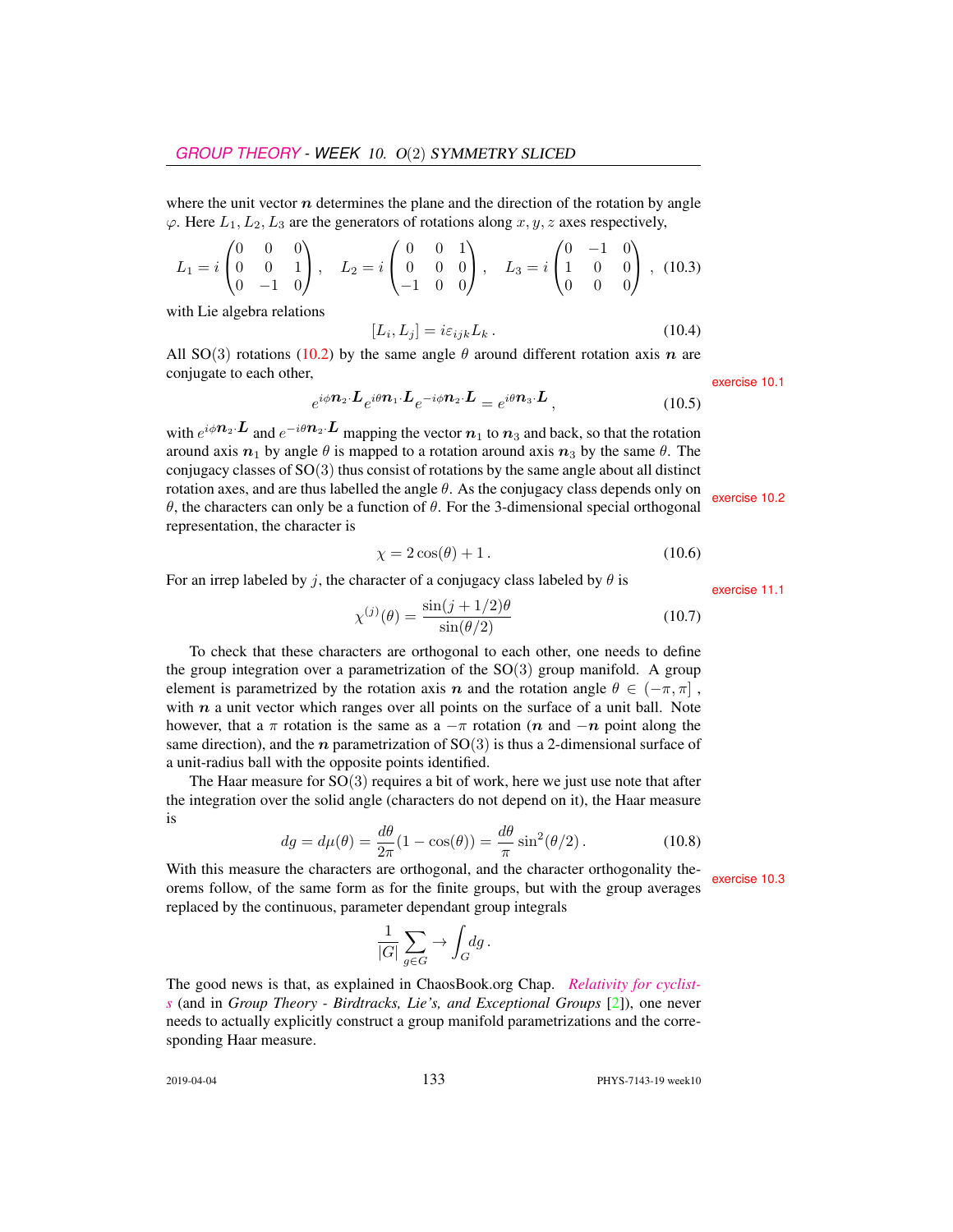

Figure 10.1: Two-modes flow before (a) and after (b) symmetry reduction by first Fourier mode slice. Here a long trajectory (red and blue) starting on the unstable manifold of the  $TW_1$  (red), until it falls on to the strange attractor (blue) and the shortest relative periodic orbit  $\overline{1}$  (magenta). Note that the relative equilibrium becomes an equilibrium, and the relative periodic orbit becomes a periodic orbit after the symmetry reduction.

# 10.3 Two-modes SO(2)-equivariant flow

Consider the pair of  $U(1)$ -equivariant complex ODEs

$$
\dot{z}_1 = (\mu_1 - i e_1) z_1 + a_1 z_1 |z_1|^2 + b_1 z_1 |z_2|^2 + c_1 \overline{z}_1 z_2
$$
  
\n
$$
\dot{z}_2 = (\mu_2 - i e_2) z_2 + a_2 z_2 |z_1|^2 + b_2 z_2 |z_2|^2 + c_2 z_1^2,
$$
 (10.9)

with  $z_1$ ,  $z_2$  complex, and all parameters real valued.

This system is a generic example of a few-modes truncation of a Fourier representation of some physical flow, such as fluid dynamics convection flow, truncated in such a way that the model exhibits the same symmetries as the full original problem, while being drastically simpler to study. It is a merely a toy model with no physical interpretation, just like the iconic Lorenz flow. We use it to illustrate the effects of continuous symmetry on chaotic dynamics.

We refer to this toy model as the *two-modes* system. It belongs to the family of simplest ODE systems that we know that (a) have a continuous  $U(1) / SO(2)$ , but no discrete symmetry (if at least one of  $e_i \neq 0$ ). (b) models 'weather', in the same sense that Lorenz equation models 'weather', (c) exhibits chaotic dynamics, (d) can be easily visualized, in the dimensionally lowest possible setting required for chaotic dynamics, with the full state space of dimension  $d = 4$ , and the SO(2)-reduced dynamics taking place in 3 dimensions, and (e) for which the method of slices reduces the symmetry by a single global slice hyperplane.

The model has an unreasonably high number of parameters. After some experimentation we fix or set to zero various parameters, and in the numerical examples that follow, we settle for parameters set to

$$
\mu_1
$$
 = -2.8,  $\mu_2$  = 1,  $e_1$  = 0,  $e_2$  = 1,  
\n $a_1$  = -1,  $a_2$  = -2.66,  $b_1$  = 0,  $b_2$  = 0,  $c_1$  = -7.75,  $c_2$  = 1, (10.10)

PHYS-7143-19 week10 134 2019-04-04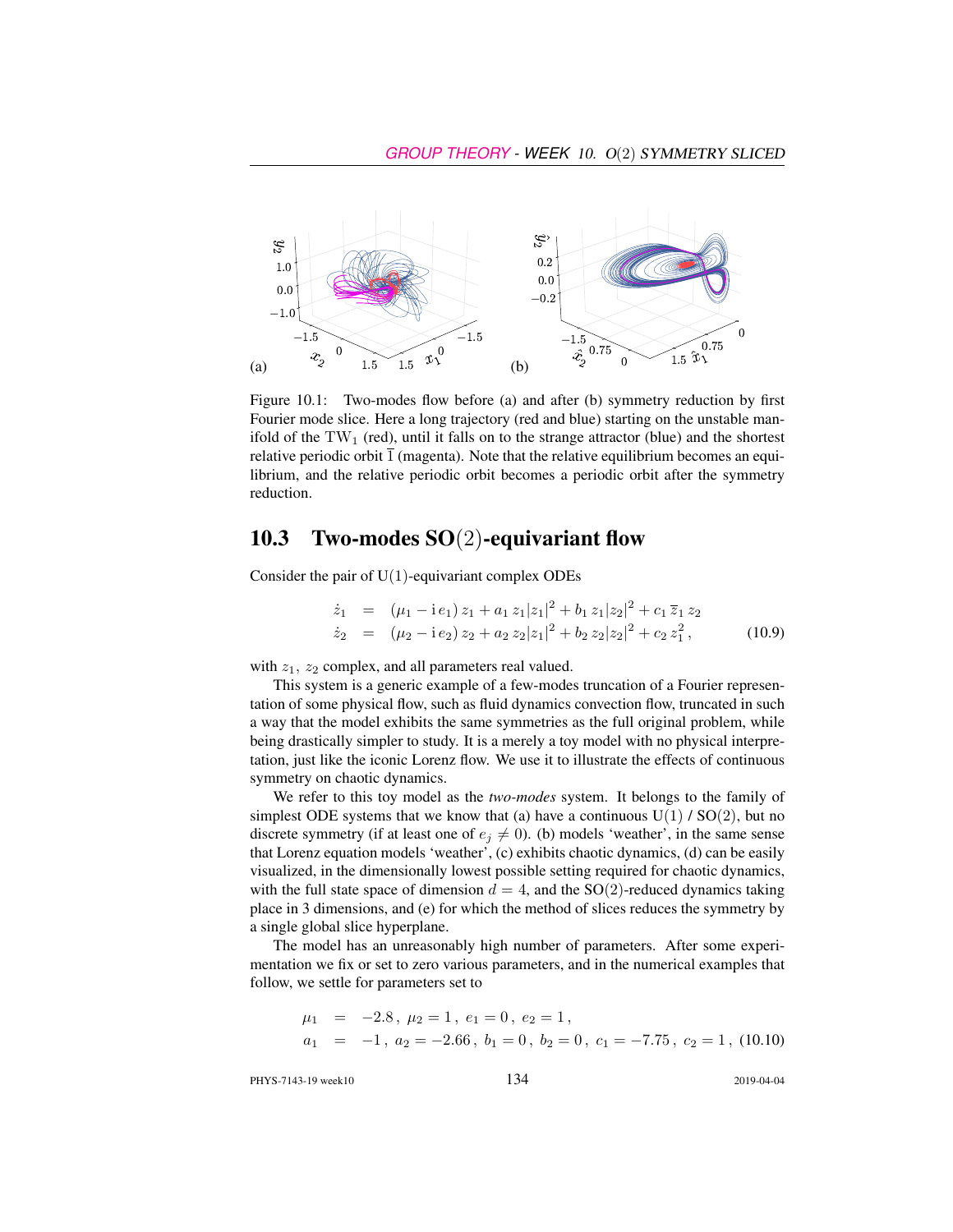unless explicitly stated otherwise. For these parameter values the system exhibits chaotic behavior. Experiment! If you find a more interesting behavior for some other parameter values, please let us know. The simplified system of equations can now be written as a 3-parameter  $\{\mu_1, c_1, a_2\}$  two-modes system,

$$
\dot{z}_1 = \mu_1 z_1 - z_1 |z_1|^2 + c_1 \overline{z}_1 z_2 \n\dot{z}_2 = (1 - i) z_2 + a_2 z_2 |z_1|^2 + z_1^2.
$$
\n(10.11)

In order to numerically integrate and visualize the flow, we recast the equations in real variables by substitution  $z_1 = x_1 + iy_1$ ,  $z_2 = x_2 + iy_2$ . The two-modes system (10.9) is now a set of four coupled ODEs exercise 10.5

$$
\dot{x}_1 = (\mu_1 - r^2) x_1 + c_1 (x_1 x_2 + y_1 y_2), \qquad r^2 = x_1^2 + y_1^2 \n\dot{y}_1 = (\mu_1 - r^2) y_1 + c_1 (x_1 y_2 - x_2 y_1) \n\dot{x}_2 = x_2 + y_2 + x_1^2 - y_1^2 + a_2 x_2 r^2 \n\dot{y}_2 = -x_2 + y_2 + 2 x_1 y_1 + a_2 y_2 r^2.
$$
\n(10.12)

Try integrating  $(10.12)$  with random initial conditions, for long times, times much beyond which the initial transients have died out. What is wrong with this picture? Figure  $10.3$  (a) is a mess. As we show here, the attractor is built up by a nice 'stretch & fold' action, hidden from the view by the continuous symmetry induced drifts. That<br>is fixed by 'quotienting' model's  $SO(2)$  symmetry, and reducing the dynamics to a<br>3-dimensional symmetry-reduced state space, figure 10.

# References

- [1] J.-Q. Chen, J. Ping, and F. Wang, *[Group Representation Theory for Physicists](http://dx.doi.org/10.1142/0262)* (World Scientific, Singapore, 1989).
- [2] P. Cvitanović, *[Group Theory: Birdtracks, Lie's and Exceptional Groups](https://press.princeton.edu/titles/8839.html)* (Princeton Univ. Press, Princeton NJ, 2004).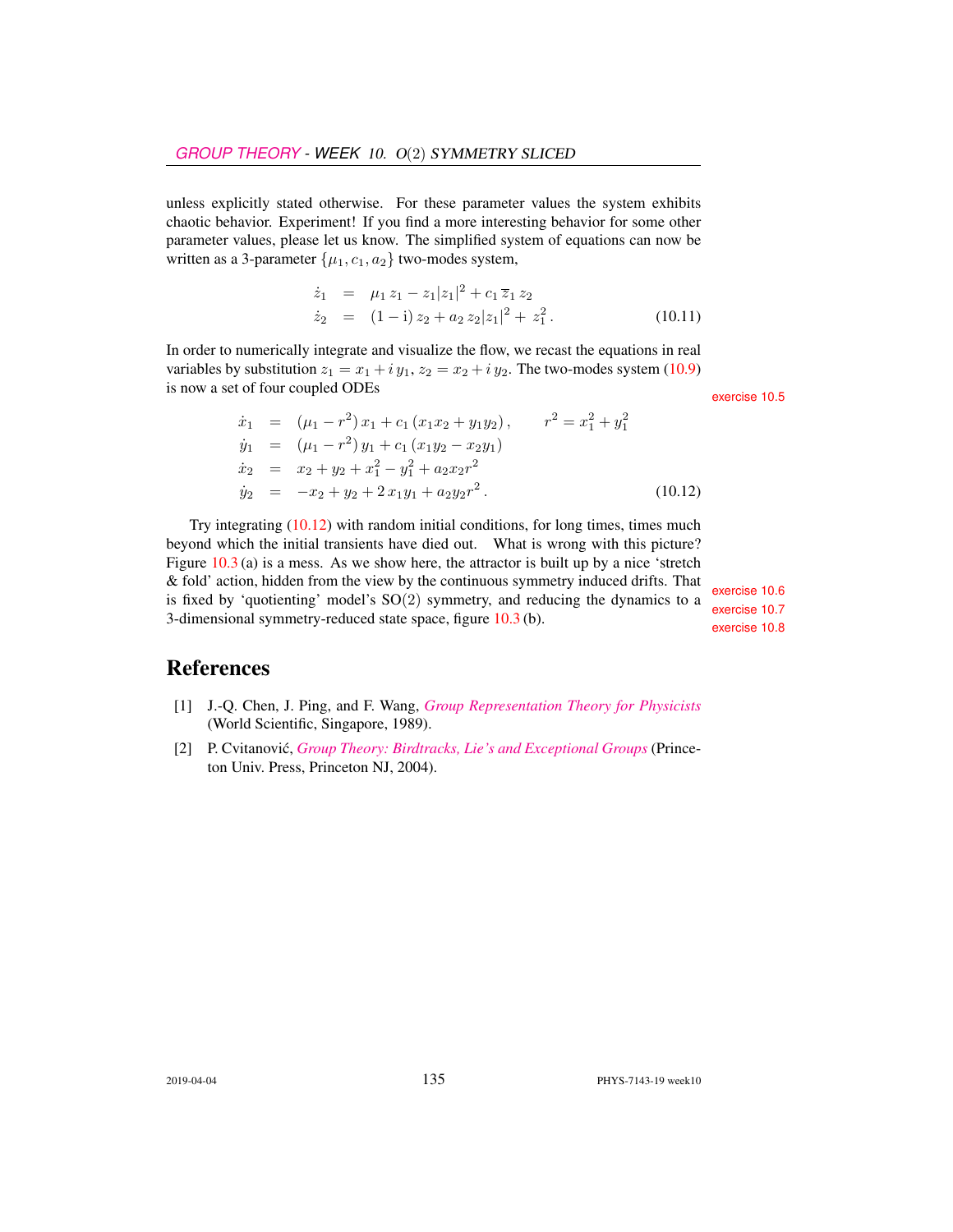## **Exercises**

10.1. **Conjugacy classes of SO** $(3)$ : Show that all SO $(3)$  rotations (10.2) by the same angle  $\theta$  around any rotation axis  $n$  are conjugate to each other:

$$
e^{i\phi \mathbf{n}_2 \cdot \mathbf{L}} e^{i\theta \mathbf{n}_1 \cdot \mathbf{L}} e^{-i\phi \mathbf{n}_2 \cdot \mathbf{L}} = e^{i\theta \mathbf{n}_3 \cdot \mathbf{L}} \tag{10.13}
$$

Check this for infinitesimal  $\phi$ , and argue that from that it follows that it is also true for finite  $\phi$ . Hint: use the Lie algebra commutators (10.4).

10.2. The character of SO(3) 3-dimensional representation: Show that for the 3-dimensional special orthogonal representation (10.2), the character is

$$
\chi = 2\cos(\theta) + 1. \tag{10.14}
$$

Hint: evaluate the character explicitly for  $R_x(\theta)$ ,  $R_y(\theta)$  and  $R_z(\theta)$ , then explain what is the intuitive meaning of 'class' for rotations.

10.3. The orthonormality of  $SO(3)$  characters: Verify that given the Haar measure (10.8), the characters  $(10.7)$  are orthogonal:

$$
\langle \chi(j) | \chi(j') \rangle = \int_G dg \, \chi^{(j)}(g^{-1}) \, \chi^{(j')}(g) = \delta_{jj'} \,. \tag{10.15}
$$

10.4. U(1) equivariance of two-modes system for finite angles: Show that the vector field in two-modes system  $(10.9)$  is equivariant under  $(9.1)$ , the unitary group U(1) acting on  $\mathbb{R}^4 \cong \mathbb{C}^2$  as the  $k = 1$  and 2 modes:

$$
g(\theta)(z_1, z_2) = (e^{i\theta} z_1, e^{i2\theta} z_2), \quad \theta \in [0, 2\pi).
$$
 (10.16)

- 10.5. Integrate the two-modes system: Integrate (10.12) and plot a long trajectory of twomodes in the 4d state space,  $(x_1, y_1, y_2)$  projection, as in figure 10.3 (a). To save you time (typing in (10.12) is tedious), we have prepared for you python code, and online graded problem set [here.](https://phys7224.herokuapp.com/grader/homework5) If you do this exercise, please get started early, in order to make sure that the autograder is working, and forward to us the grades that you receive from the autograder.
- 10.6. **SO**(2) or harmonic oscillator slice: Construct a moving frame slice for action of  $SO(2)$  on  $\mathbb{R}^2$

$$
(x, y) \mapsto (x \cos \theta - y \sin \theta, x \sin \theta + y \cos \theta)
$$

by, for instance, the positive y axis:  $x = 0, y > 0$ . Write out explicitly the group transformation that brings any point back to the slice. What invariant is preserved by this construction?

- 10.7. **Invariant subspace of the two-modes system:** Show that  $(0, 0, x_2, y_2)$  is a flow invariant subspace of the two-modes system  $(10.12)$ , i.e., show that a trajectory with the initial point within this subspace remains within it forever.
- 10.8. Slicing the two-modes system: Choose the simplest slice template point that fixes the 1. Fourier mode,

 $\hat{x}' = (1, 0, 0, 0).$  (10.17)

PHYS-7143-19 week10 136 2019-04-04